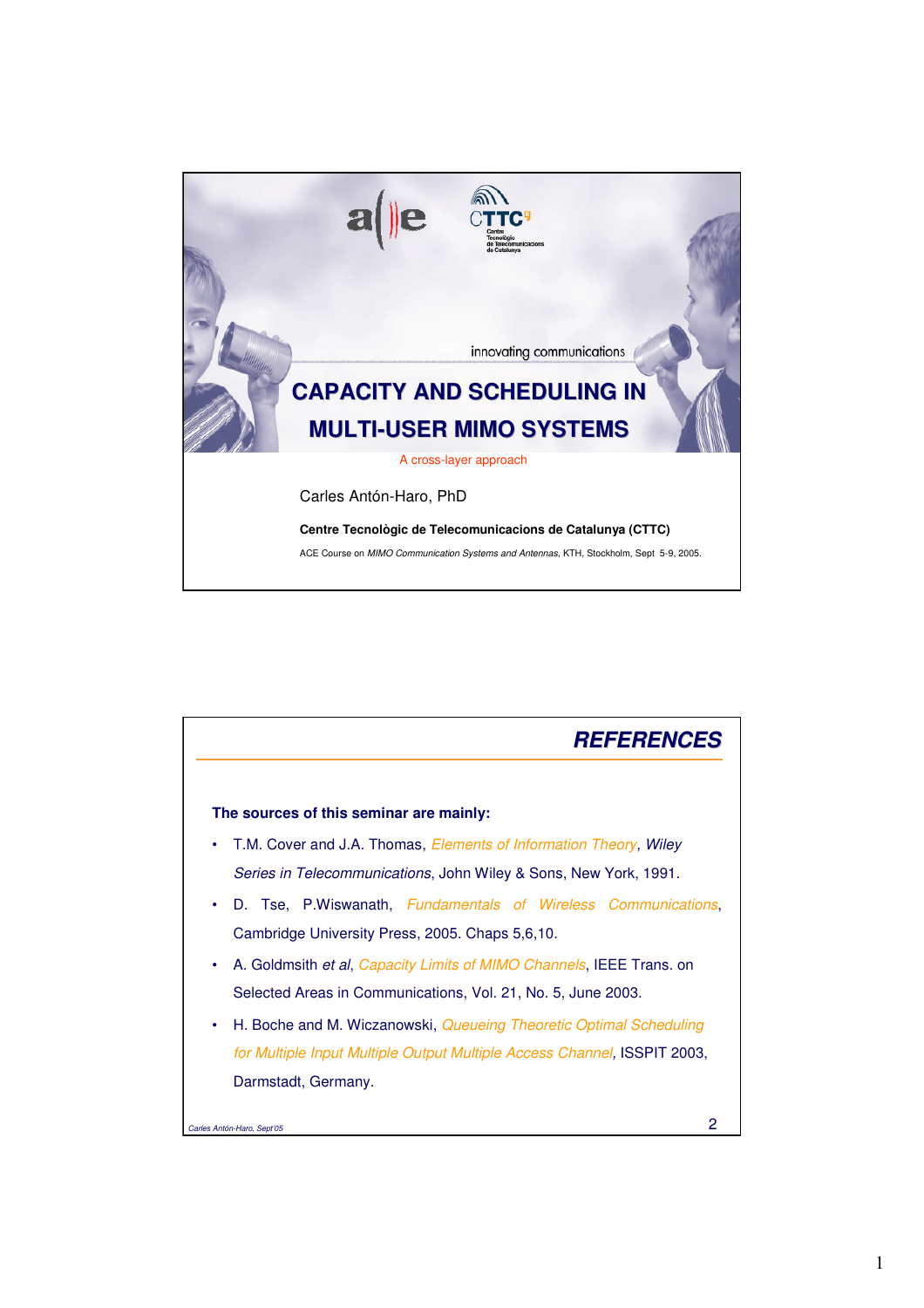

|                            | <b>OUTLINE</b>                                                             |
|----------------------------|----------------------------------------------------------------------------|
|                            |                                                                            |
| $\Box$                     | Motivation                                                                 |
| $\Box$                     | A review of capacity issues in single-user systems                         |
|                            | Definition, Capacity for MIMO systems.<br>↙                                |
| $\Box$                     | Capacity issues in multi-user systems:                                     |
|                            | Broadcast (BC) and Multiple Access (MAC) channels.<br>✓                    |
|                            | Capacity regions for SISO BC & MAC. Sum capacity. Symmetric capacity.<br>✓ |
|                            | Multi-user diversity. Channel-aware scheduling.<br>✓                       |
|                            | Fairness issues: Proportional Fair Scheduling                              |
|                            | ← Slow-fading channels: Opportunistic Beamforming                          |
|                            | □ Channel- and queue-aware scheduling                                      |
|                            | Motivation                                                                 |
|                            | □ 0&A                                                                      |
|                            |                                                                            |
|                            |                                                                            |
| Carles Antón-Haro, Sept'05 |                                                                            |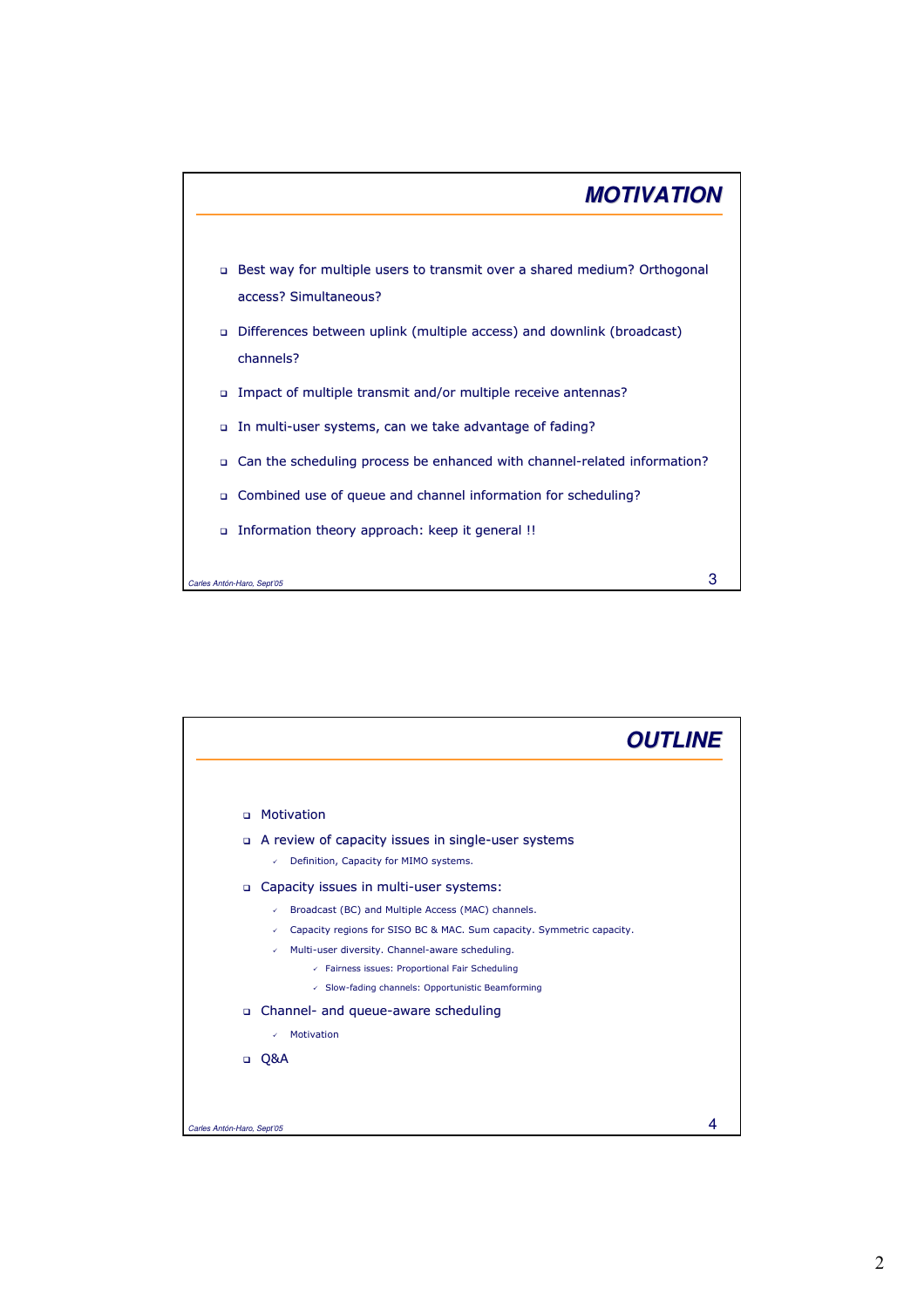

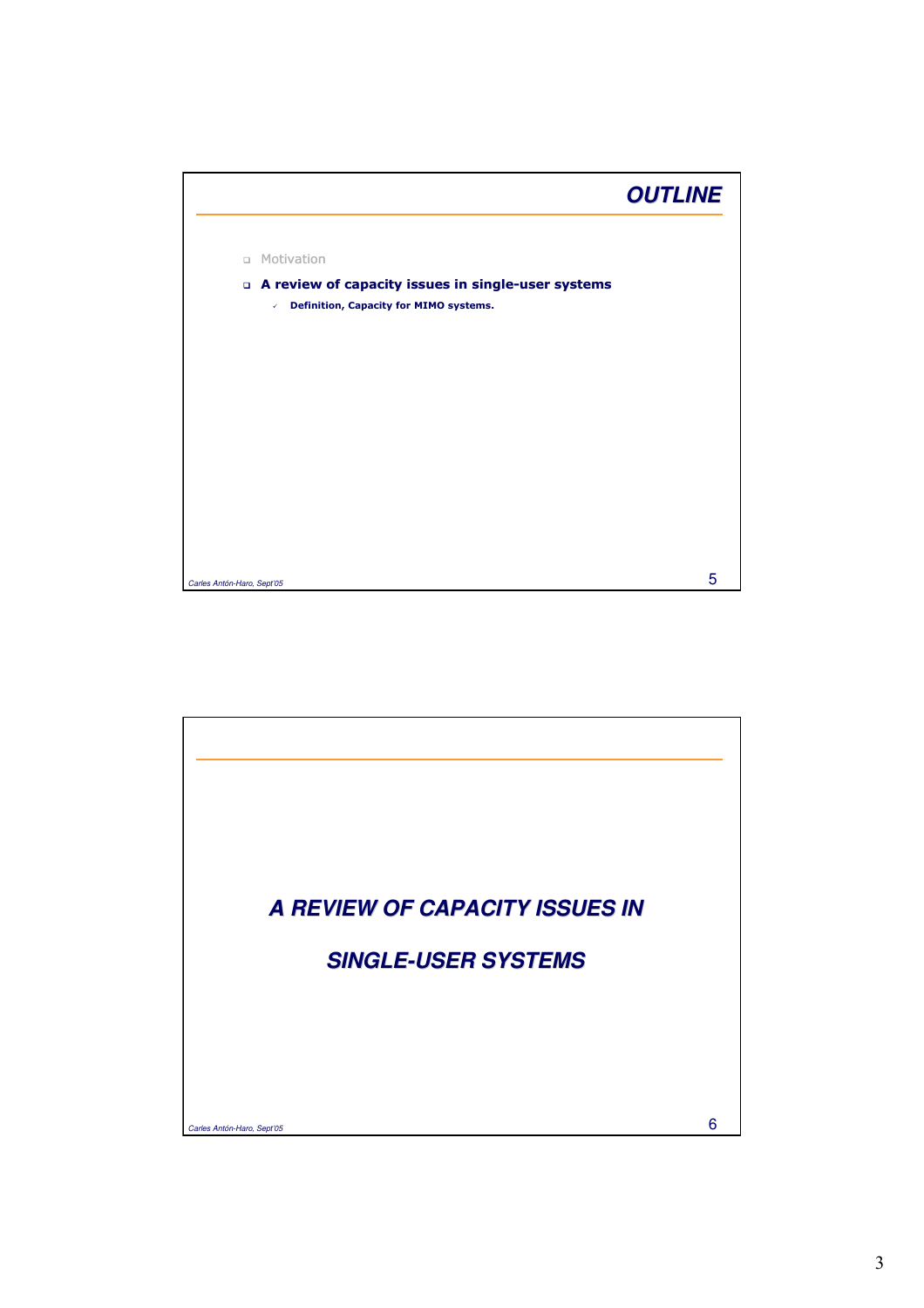

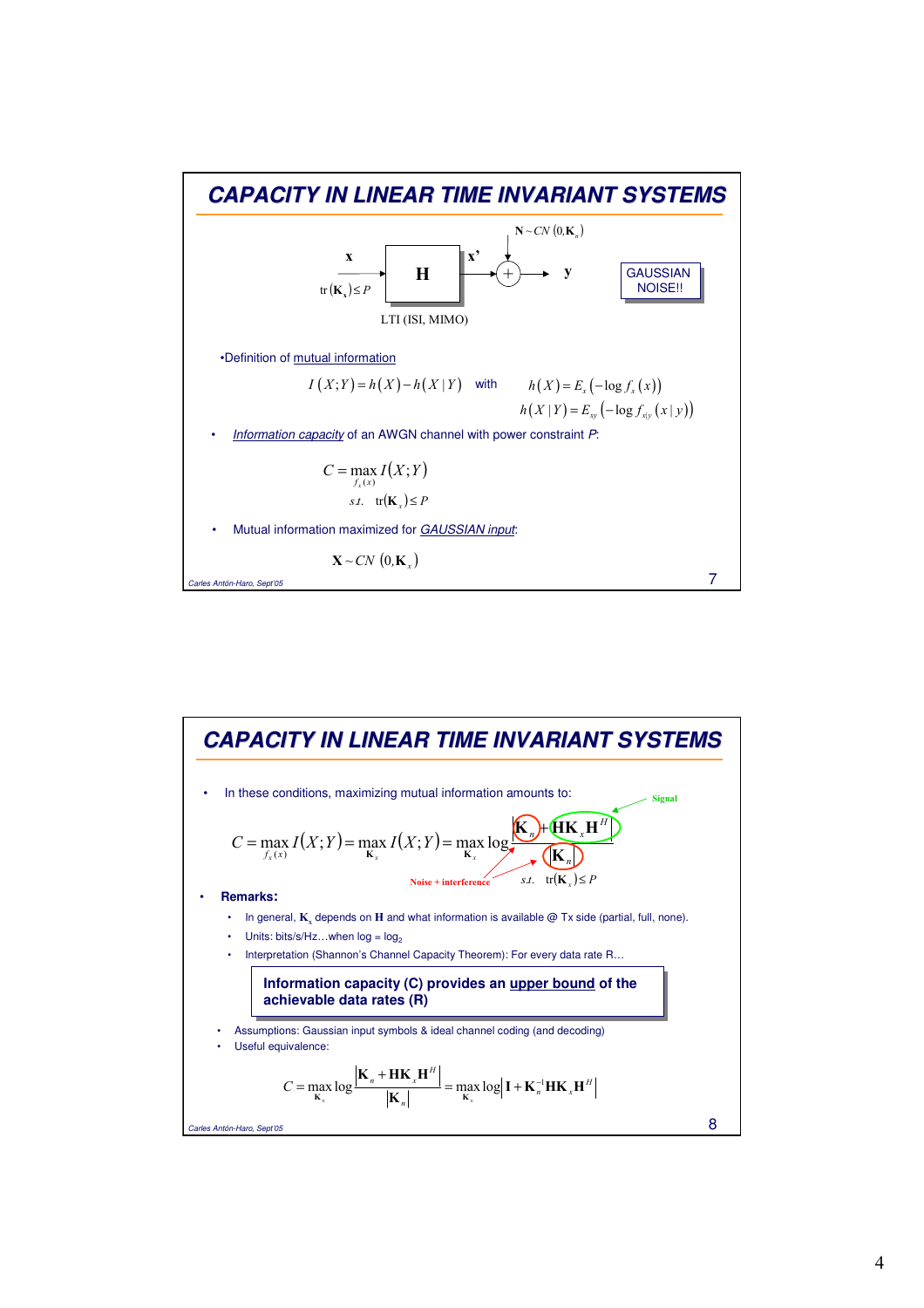

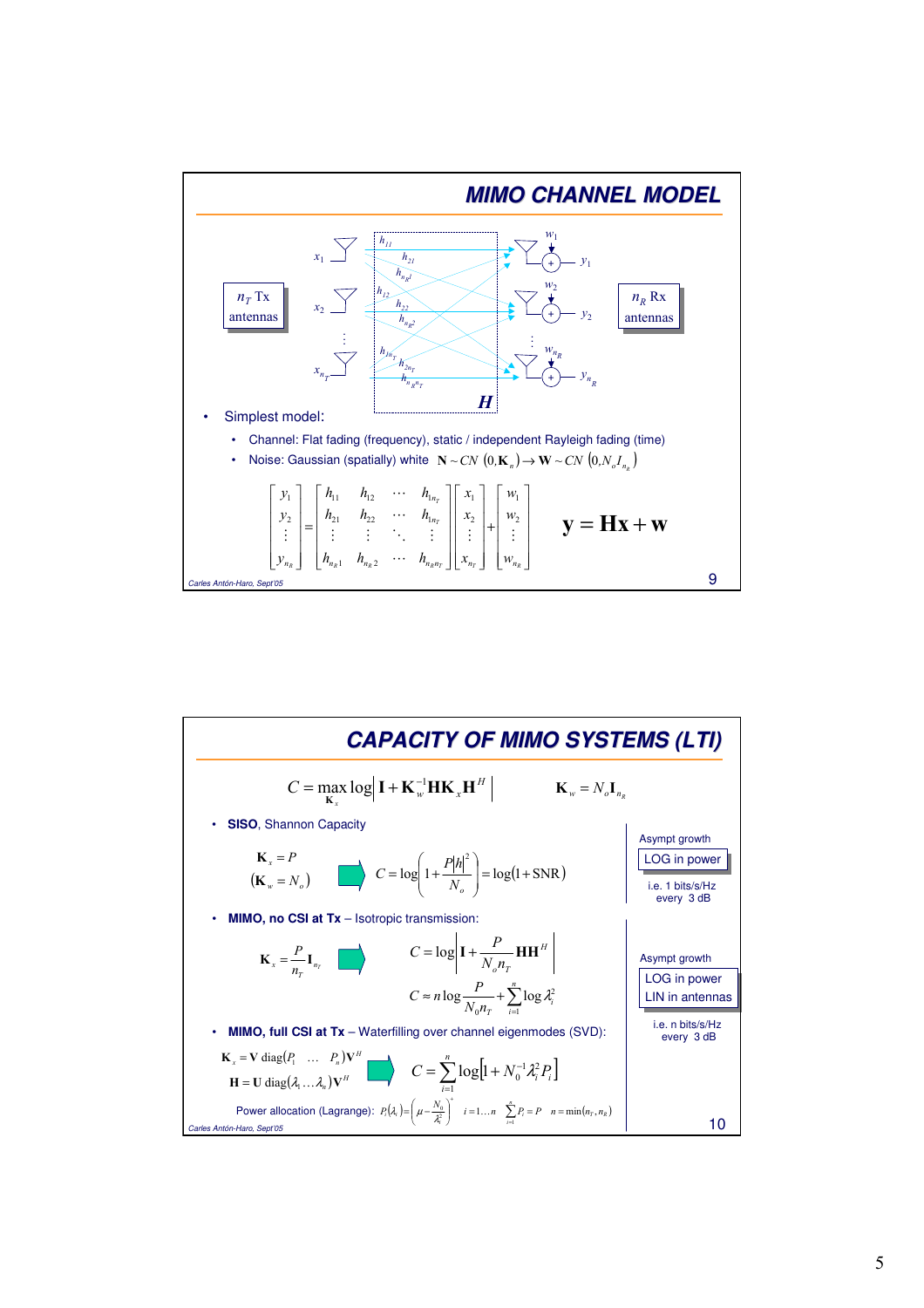

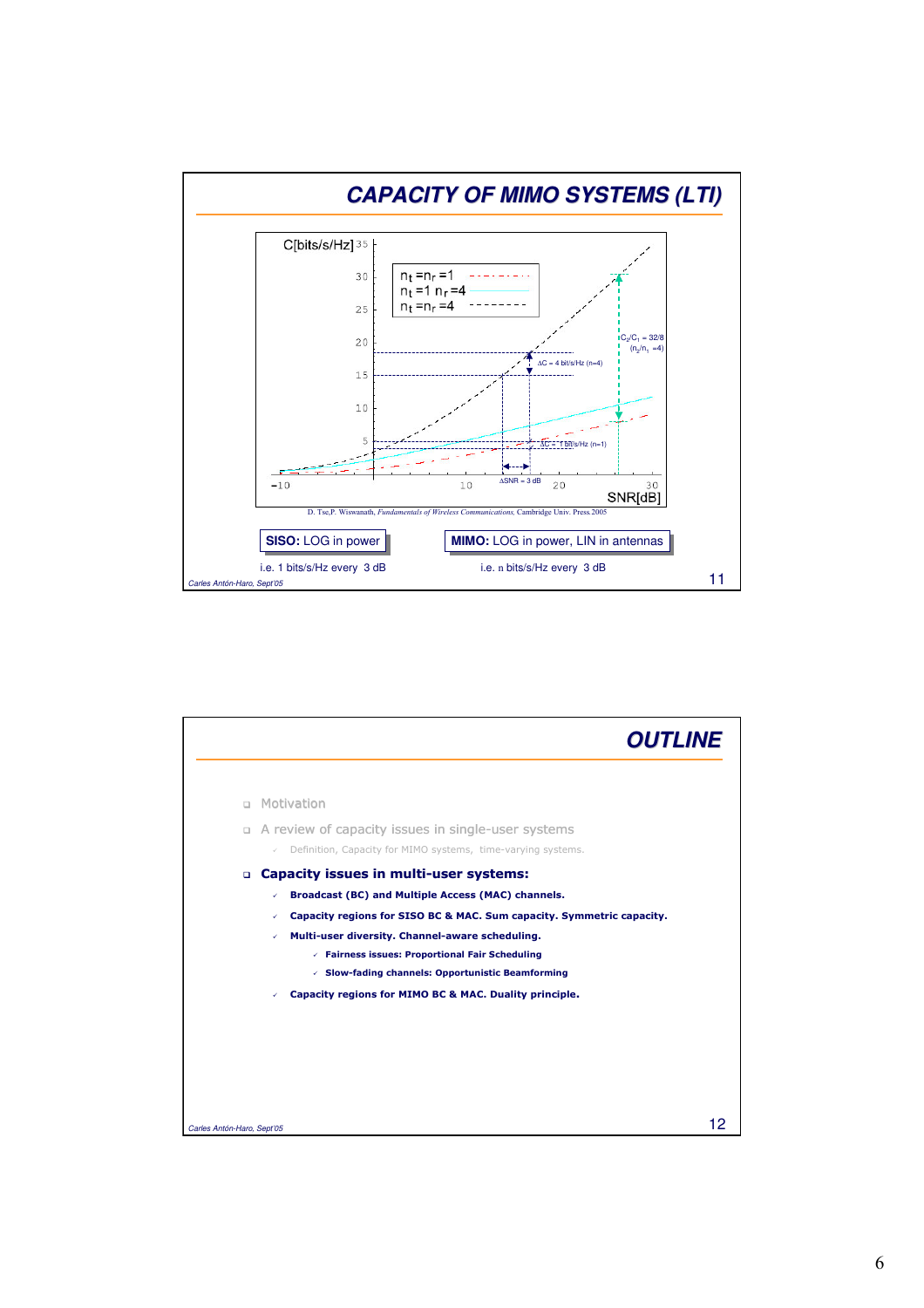

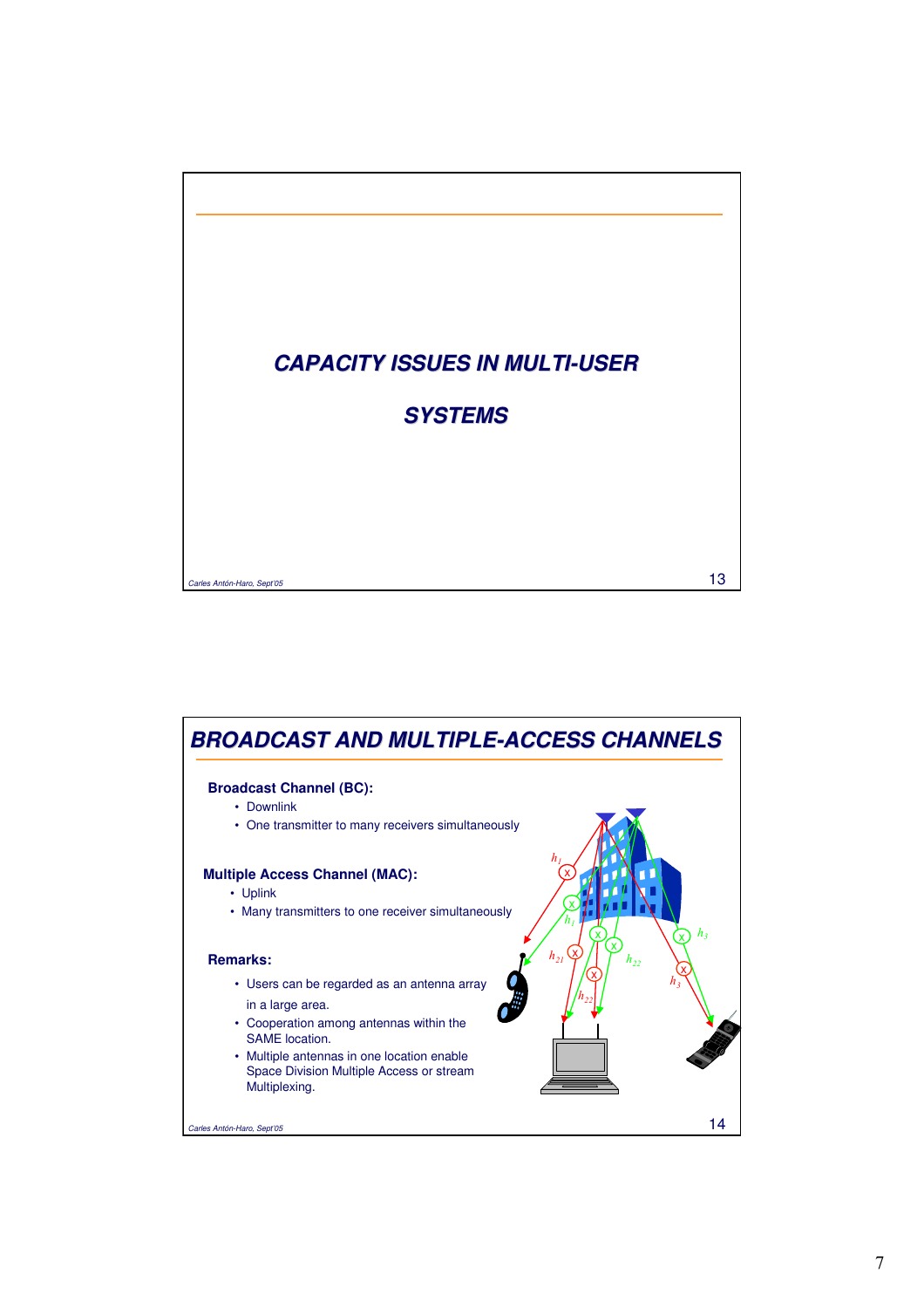

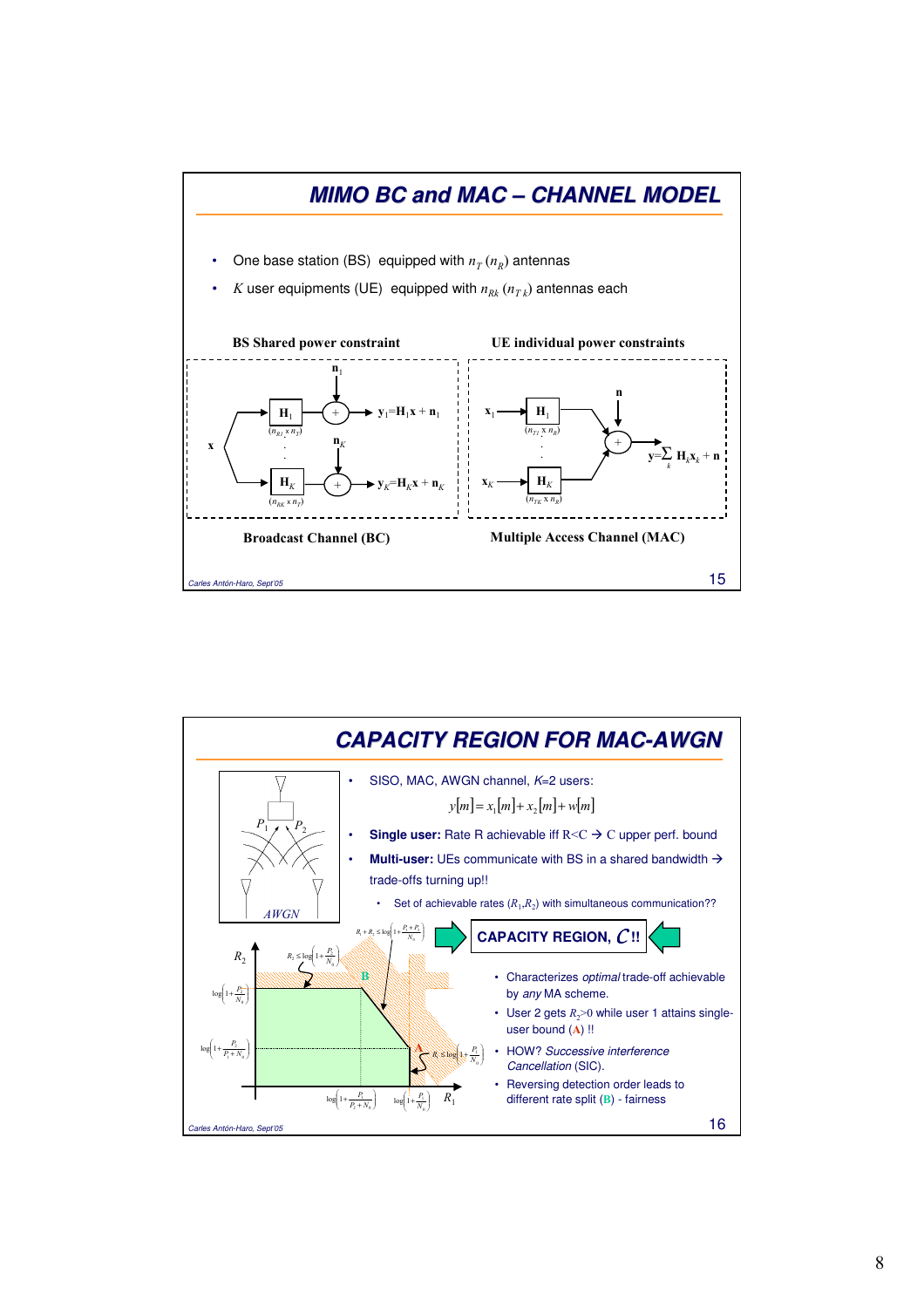

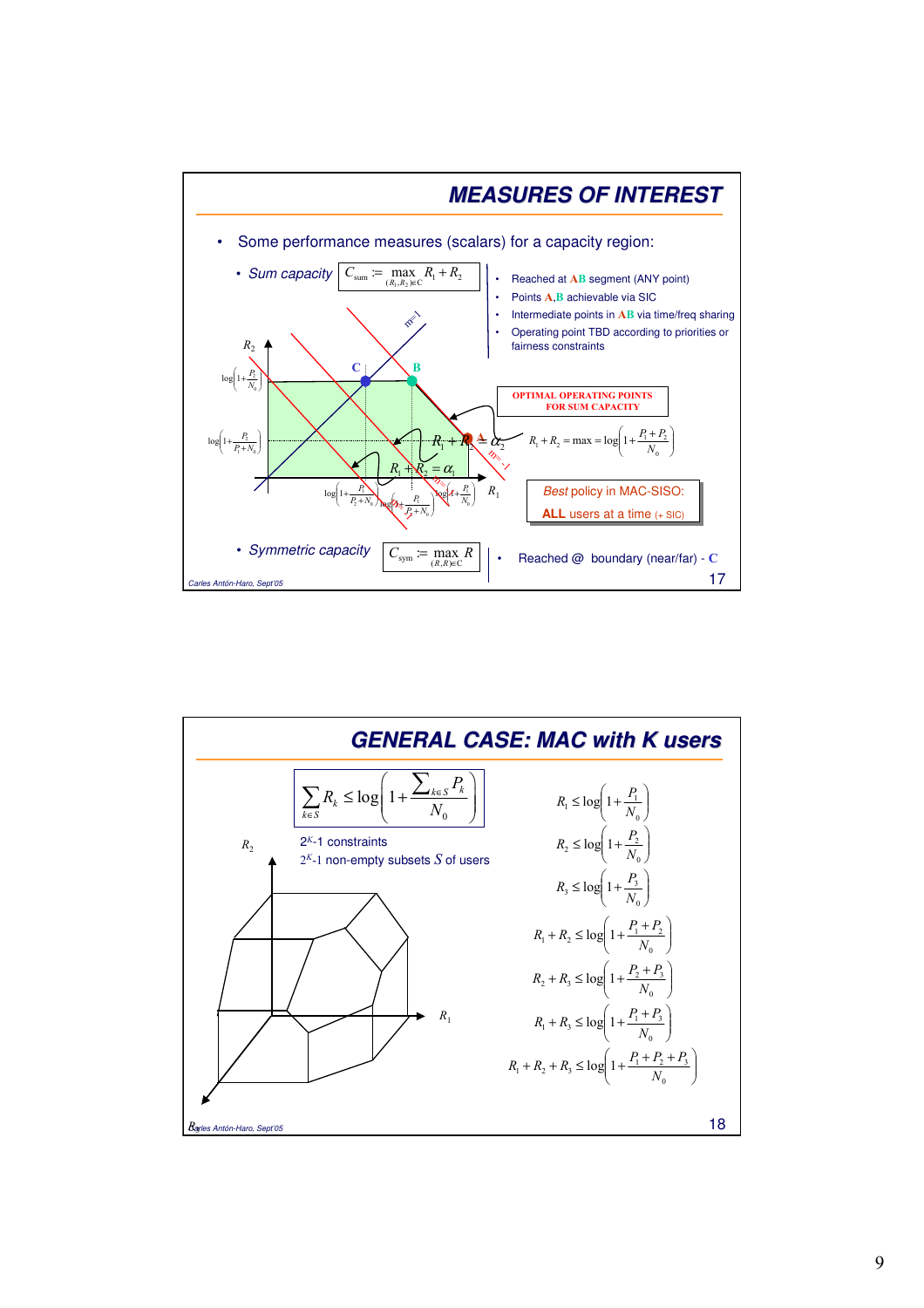

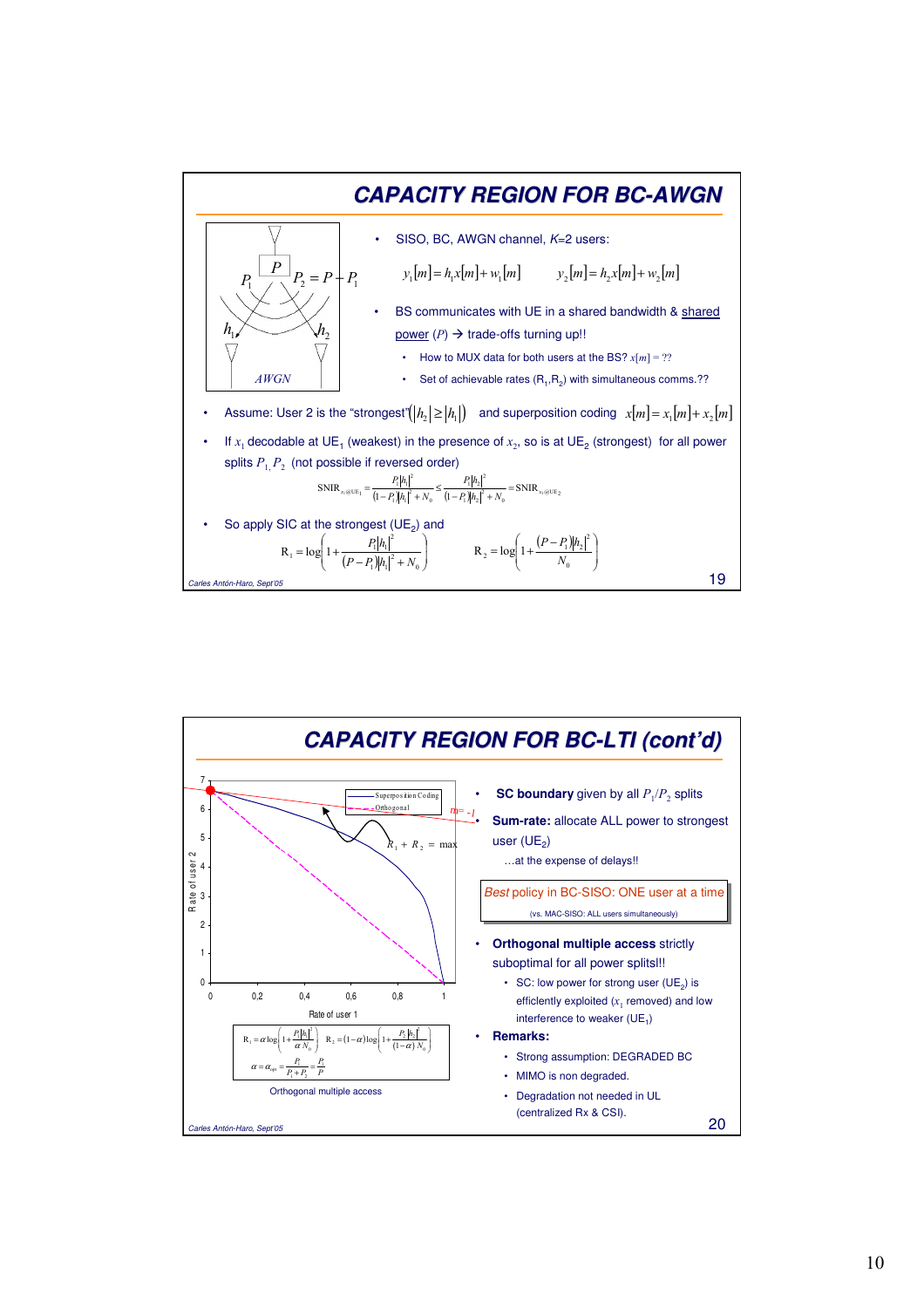

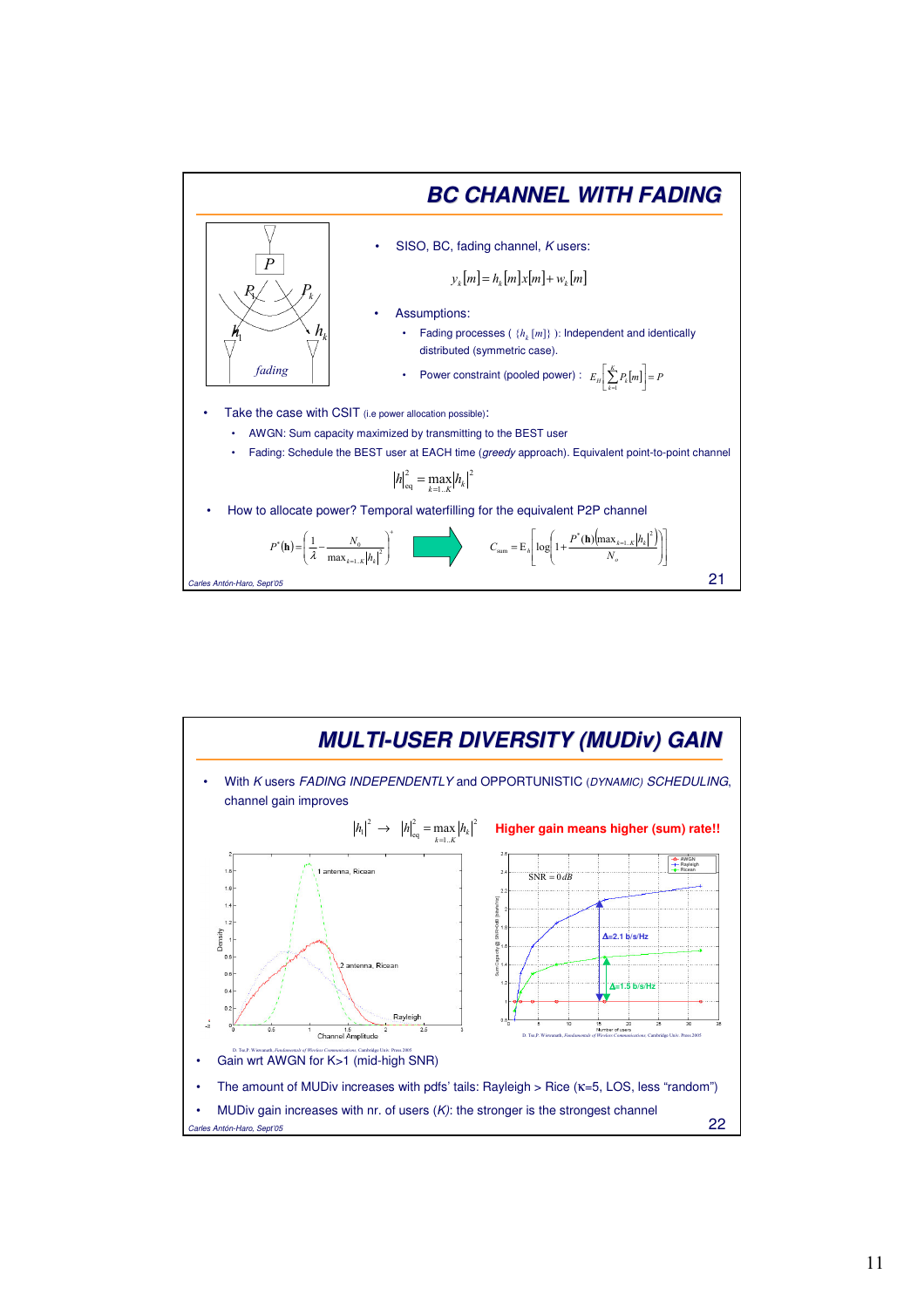

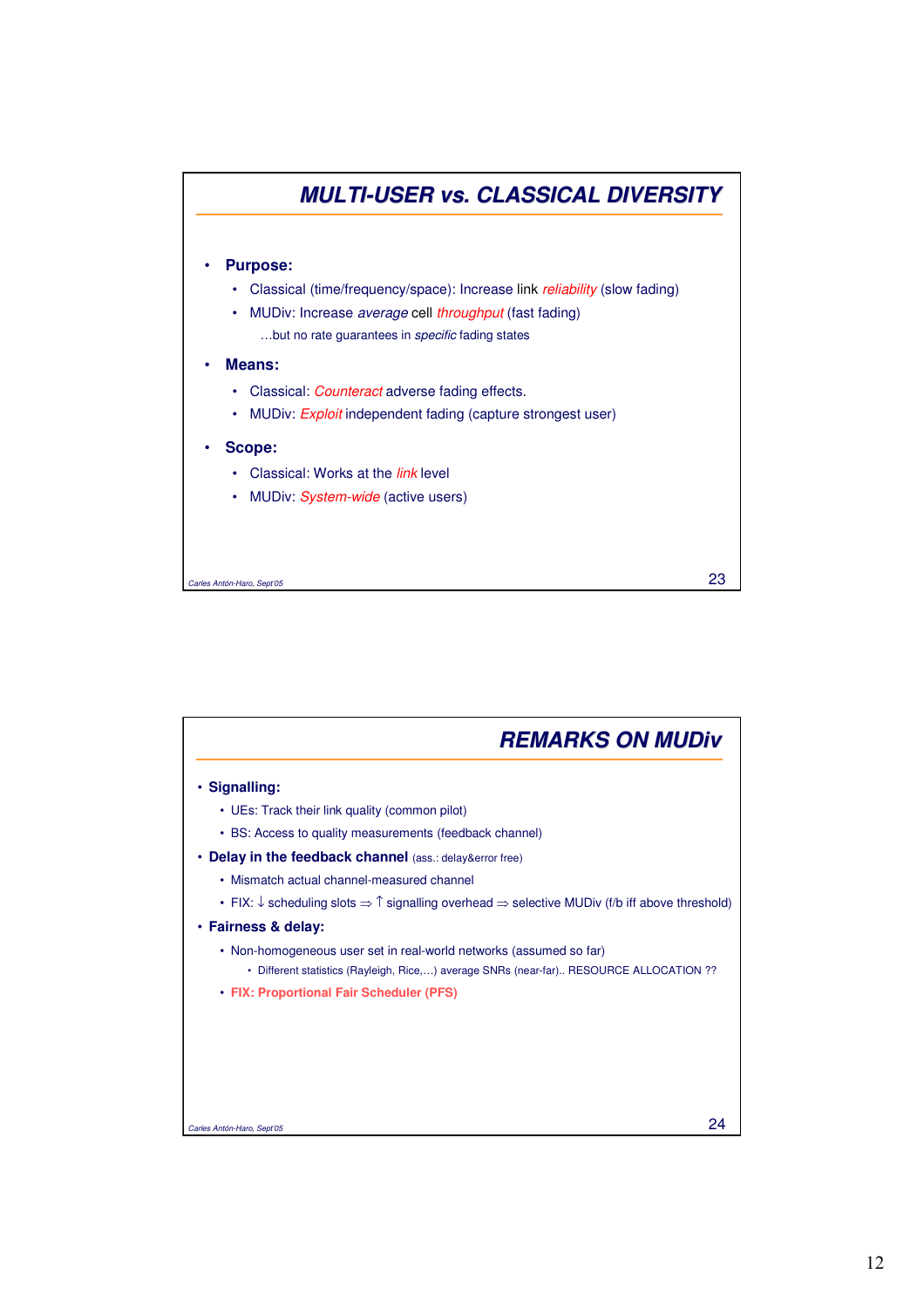

| <b>REMARKS ON MUDiv</b>                                                                                                          |
|----------------------------------------------------------------------------------------------------------------------------------|
| · Signalling:                                                                                                                    |
| • UEs: Track their link quality (common pilot)                                                                                   |
| • BS: Access to quality measurements (delay-free feedback channel)                                                               |
| • Delay in the feedback channel (ass.: delay&error free)                                                                         |
| • Mismatch actual channel-measured channel                                                                                       |
| • FIX: $\downarrow$ scheduling slots $\Rightarrow$ T signalling overhead $\Rightarrow$ selective MUDiv (f/b iff above threshold) |
| · Fairness & delay:                                                                                                              |
| • Non-homogeneous user set in real-world networks (assumed so far)                                                               |
| • Different statistics (Rayleigh, Rice) average SNRs (near-far) RESOURCE ALLOCATION ??                                           |
| • FIX: Proportional Fair Scheduler (PFS)                                                                                         |
| • Limited and slow fluctuations (ass: high & fast)                                                                               |
| • Limited: poor scattering/LOS – Slow: low mobility environment                                                                  |
| • Result: low cell throughput (peaks) - Delay requirements not met.                                                              |
| • FIX: Opportunistic beamforming.                                                                                                |
|                                                                                                                                  |
| 26<br>Carles Antón-Haro, Sept'05                                                                                                 |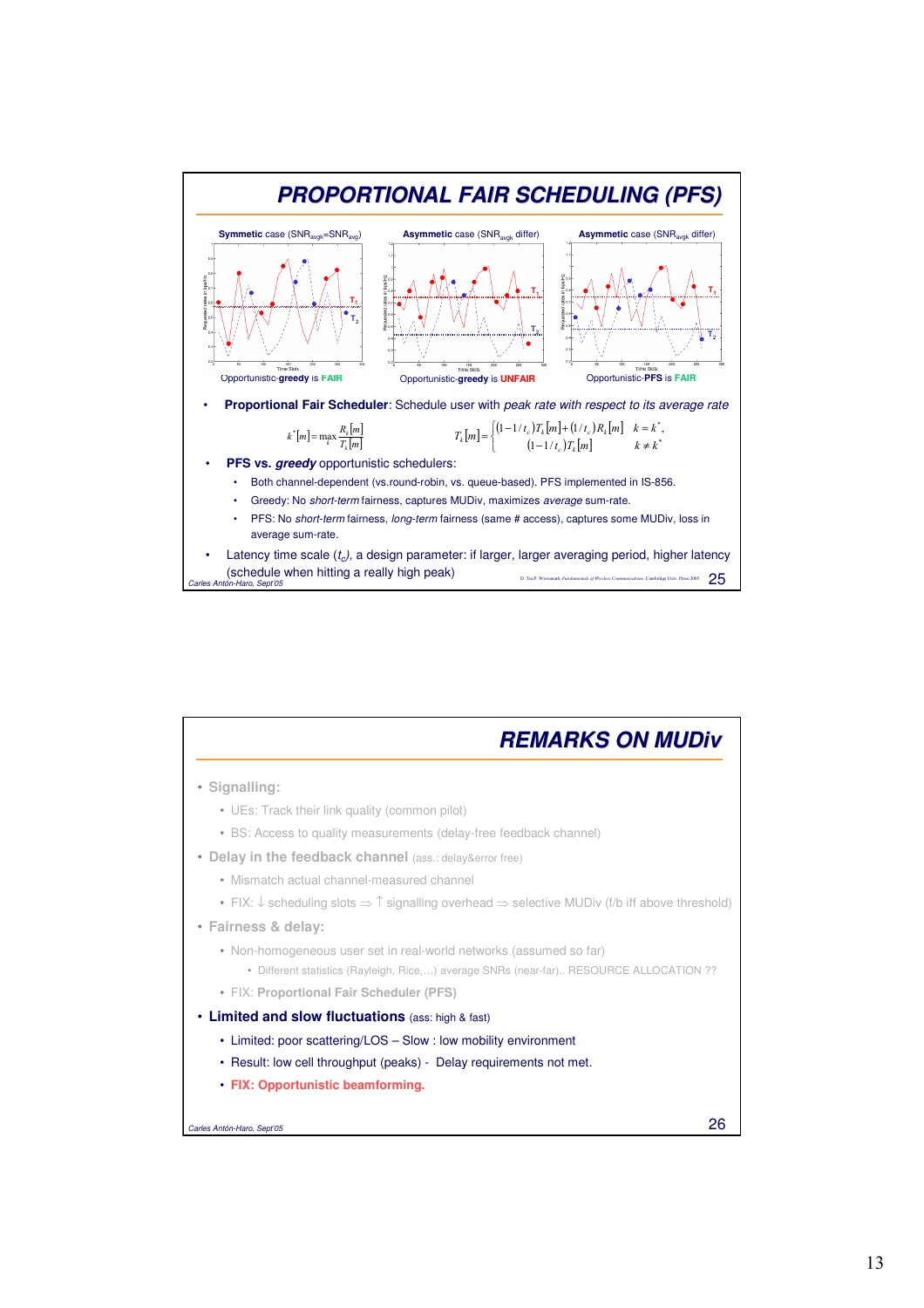

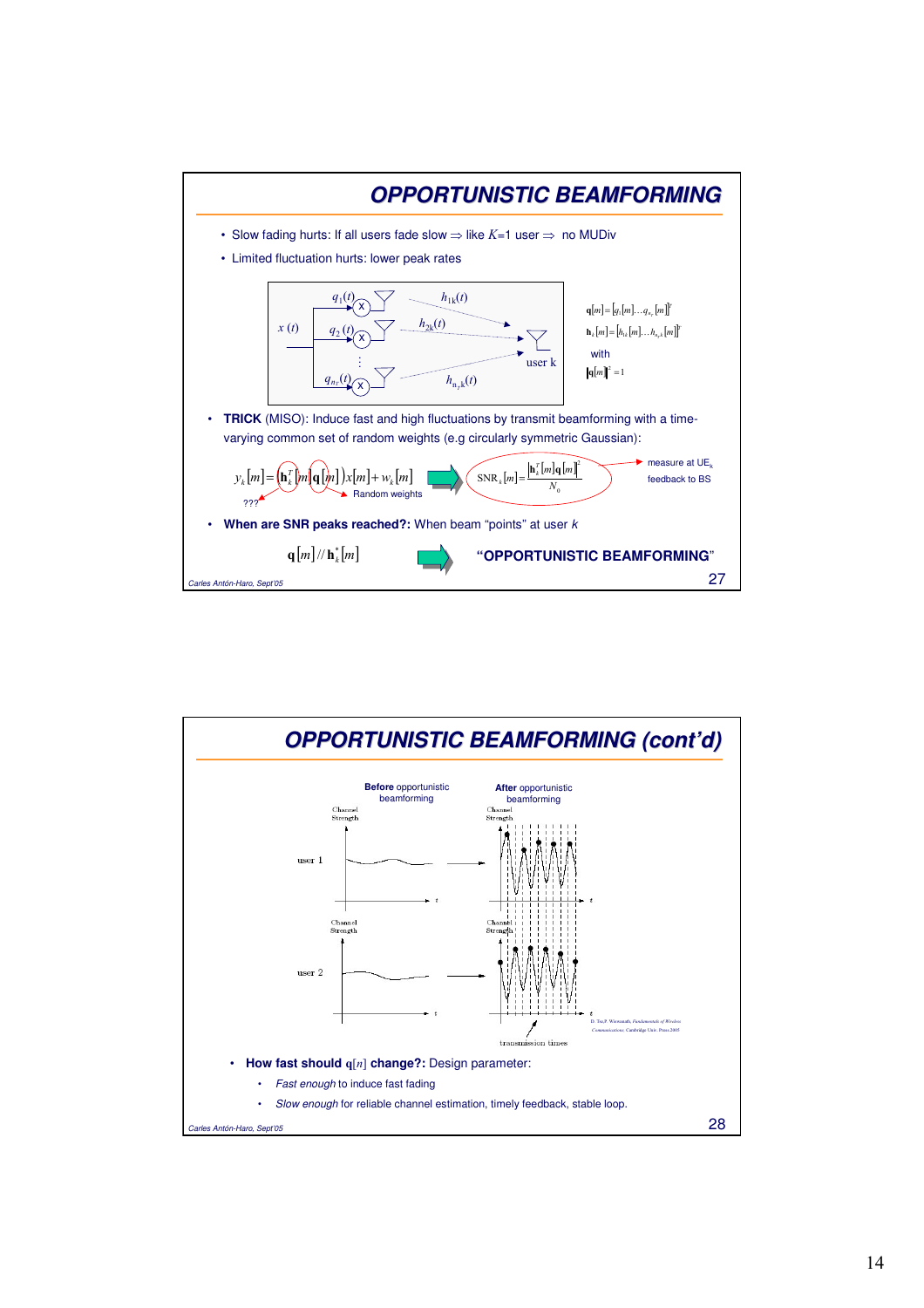

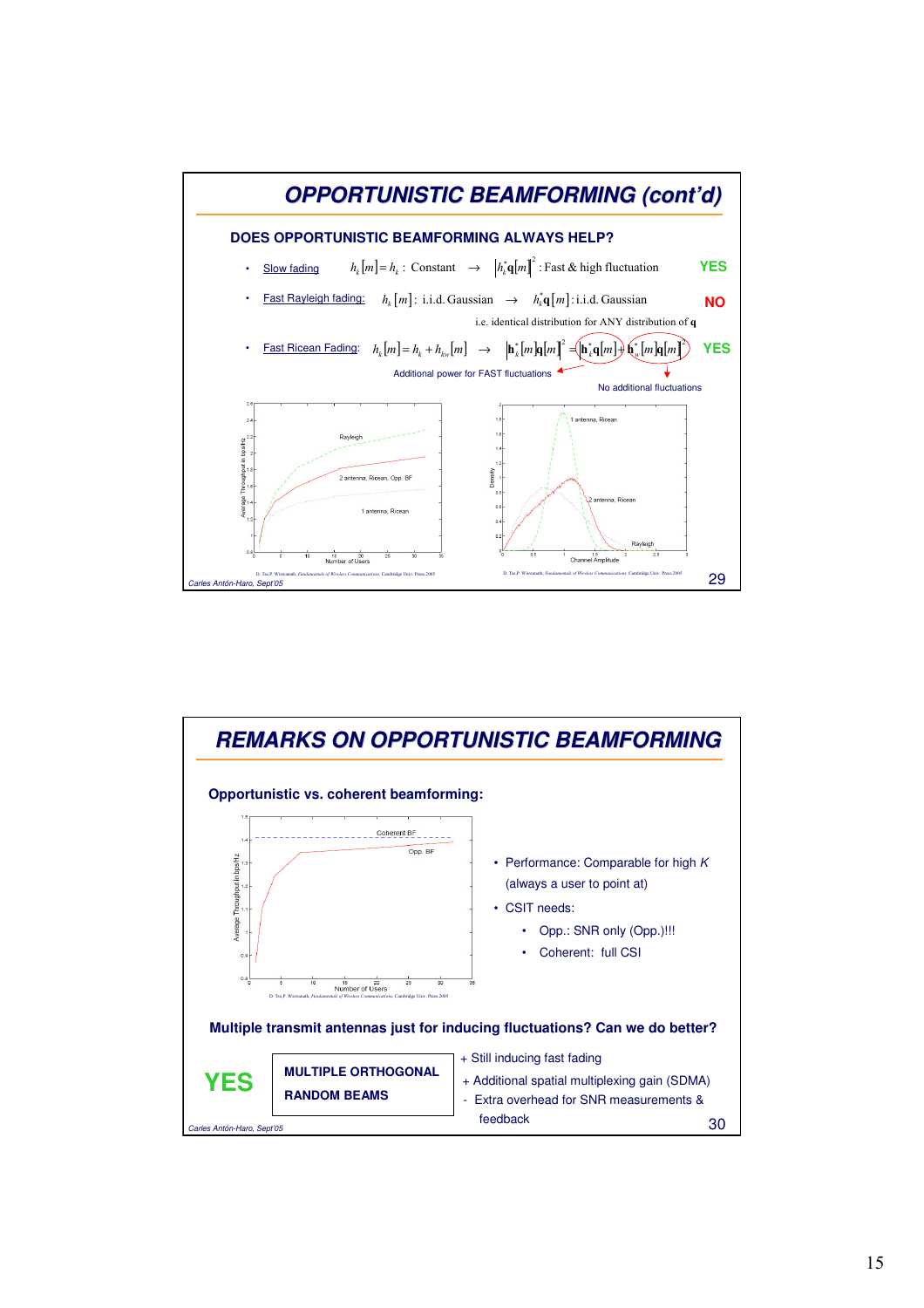| Motivation<br>$\Box$<br>A review of capacity issues in single-user systems<br>$\Box$<br>Definition, Capacity for MIMO systems.<br>$\checkmark$<br>Capacity issues in multi-user systems:<br>o<br>Broadcast (BC) and Multiple Access (MAC) channels.<br>$\checkmark$<br>Capacity regions for SISO BC & MAC. Sum capacity. Symmetric capacity.<br>$\checkmark$<br>Multi-user diversity. Channel-aware scheduling.<br>$\checkmark$<br>$\checkmark$ Fairness issues: Proportional Fair Scheduling<br>$\checkmark$ Slow-fading channels: Opportunistic Beamforming<br><b>Channel- and queue-aware scheduling</b><br>$\Box$<br>Motivation.<br>✓<br>Q&A |                            | <b>OUTLINE</b> |
|--------------------------------------------------------------------------------------------------------------------------------------------------------------------------------------------------------------------------------------------------------------------------------------------------------------------------------------------------------------------------------------------------------------------------------------------------------------------------------------------------------------------------------------------------------------------------------------------------------------------------------------------------|----------------------------|----------------|
|                                                                                                                                                                                                                                                                                                                                                                                                                                                                                                                                                                                                                                                  |                            |                |
|                                                                                                                                                                                                                                                                                                                                                                                                                                                                                                                                                                                                                                                  |                            |                |
|                                                                                                                                                                                                                                                                                                                                                                                                                                                                                                                                                                                                                                                  |                            |                |
|                                                                                                                                                                                                                                                                                                                                                                                                                                                                                                                                                                                                                                                  |                            |                |
|                                                                                                                                                                                                                                                                                                                                                                                                                                                                                                                                                                                                                                                  |                            |                |
|                                                                                                                                                                                                                                                                                                                                                                                                                                                                                                                                                                                                                                                  |                            |                |
|                                                                                                                                                                                                                                                                                                                                                                                                                                                                                                                                                                                                                                                  |                            |                |
|                                                                                                                                                                                                                                                                                                                                                                                                                                                                                                                                                                                                                                                  |                            |                |
|                                                                                                                                                                                                                                                                                                                                                                                                                                                                                                                                                                                                                                                  |                            |                |
|                                                                                                                                                                                                                                                                                                                                                                                                                                                                                                                                                                                                                                                  |                            |                |
|                                                                                                                                                                                                                                                                                                                                                                                                                                                                                                                                                                                                                                                  |                            |                |
|                                                                                                                                                                                                                                                                                                                                                                                                                                                                                                                                                                                                                                                  | Carles Antón-Haro, Sept'05 | З.             |